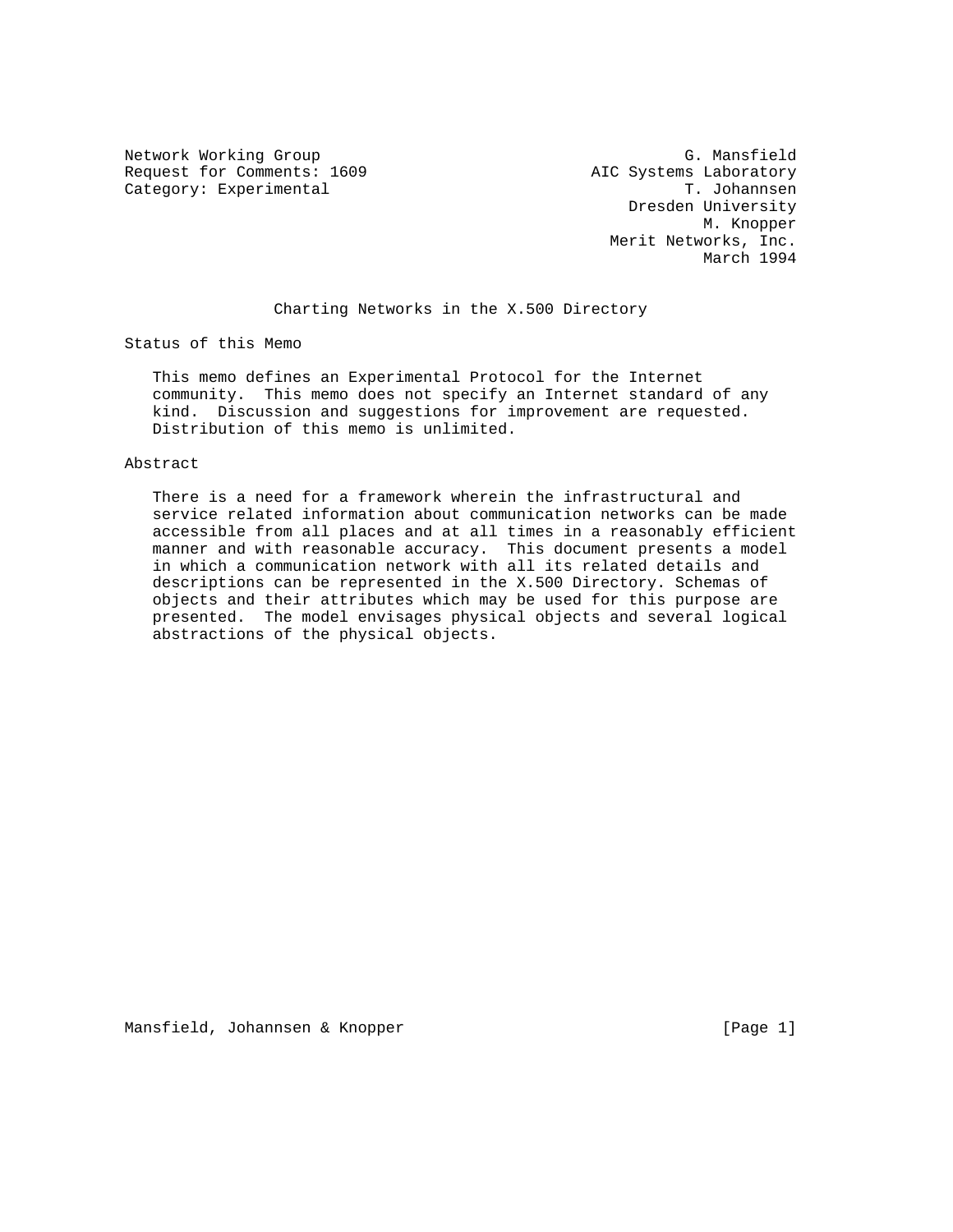Table of Contents

| 1. Introduction                                       | $\mathfrak{D}$ |
|-------------------------------------------------------|----------------|
| 2. Infrastructural information requirements           | 2              |
| 3. The Nature of the Network Map - The X.500 Solution | 4              |
| 4. The hierarchical model of a network                | 5              |
| 4.1 Network maps                                      | 5              |
| 4.2 Representation in the X.500 Directory             | 6              |
| 5. Position in The Directory Information Tree(DIT)    | 7              |
| 6. Proposed Schemes                                   | 8              |
| 6.1 Communication Object Classes                      | 9              |
| 6.2 Physical elements                                 | 10             |
| 6.2.1 Network                                         | 10             |
| $6.2.2$ Node                                          | 11             |
| 6.2.3 NetworkInterface                                | 12             |
| 6.3 Logical Elements                                  | 12             |
| 6.3.1 Network                                         | 13             |
| $6.3.2$ Node                                          | 13             |
| 6.3.3 NetworkInterface                                | 13             |
| 7. Security Considerations                            | 14             |
| 8. Authors' Addresses                                 | 14             |
| 9. References                                         | 15             |

#### 1. Introduction

 The rapid and widespread use of computer networking has highlighted the importance of holding and servicing information about the networking infrastructure itself. The growing and active interest in network management, which has concentrated mainly in the areas of fault and performance management on a local scale, is severely constrained by the lack of any organized pool of information about the network infrastructure itself. Some attempts have been made, on a piecemeal basis, to provide a larger view of some particular aspect of the network (WHOIS, DNS, .. in the case of the Internet; [1], [2]). But to date, little or no effort has been made in setting up the infrastructural framework, for such an information pool. In this work we explore the possibility of setting up a framework to hold and serve the infrastructural information of a network.

#### 2. Infrastructural information requirements

 Network operation and management requires information about the structure of the network, the nodes, links and their properties. Further, with current networks extending literally beyond bounds, the scope of the information covers networks beyond the span of local domain of authority or administration. When the Network was relatively small and simple the map was already known to the knowledgable network administrator. Based on this knowledge the

Mansfield, Johannsen & Knopper [Page 2]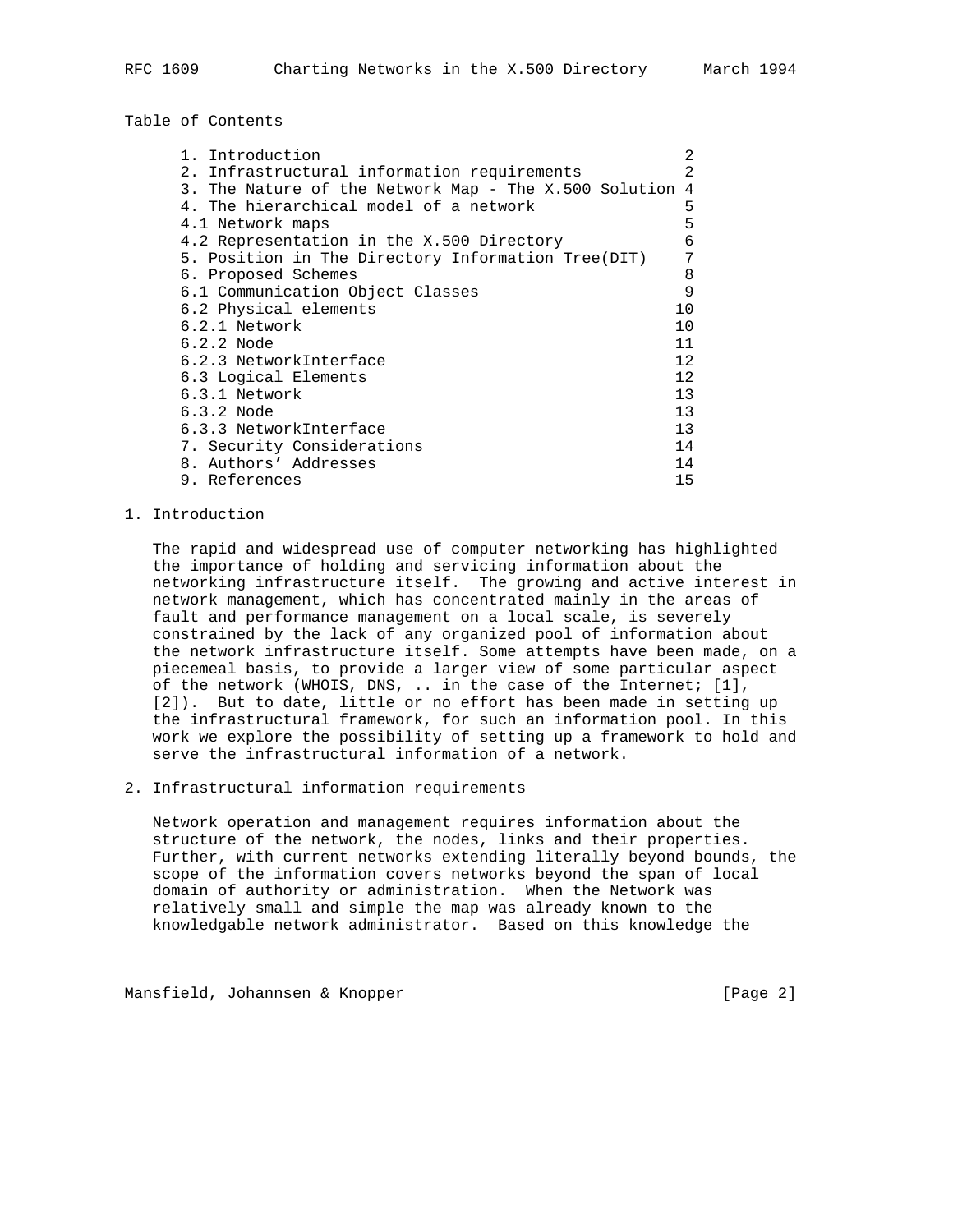course of the packets to different destinations would be charted. But presently the size of the Network is already beyond such usages. The current growth of the Network is near explosive. This is giving rise to the urgent necessity of having infrastructural and service related information made accessible from all places and at all times in a reasonably efficient manner and with reasonable accuracy. In the rest of this work a network is the media for transmitting information. Network elements are equipment with one or more network interfaces whereby it is possible to exchange information with the network. Network elements with multiple interfaces e.g., gateways/routers/bridges/repeaters... may be used to connect networks. Network related information, referred to as 'network map' in the rest of this paper, should

- 1. Show the interconnection between the various network elements. This will basically represent the Network as a graph where vertices represent objects like gateways/workstations/ subnetworks and edges indicate the connections.
- 2. Show properties and functions of the various network elements and the interconnections. Attributes of vertices will represent various properties of the objects e.g., speed, charge, protocol, OS, etc. Functions include services offered by a network element.
- 3. Contain various name and address information of the networks and network elements
- 4. Contain information about various administrative and management details related to the networks and network elements.
- 5. Contain the policy related information, part of which may be private while the other part may be made public.

Using this map the following services may be provided

- 1. Configuration management:
	- Display the physical configuration of a network,
	- i.e., nodes and their physical interconnections
	- Display the logical configuration of a network, i.e., nodes and their logical interconnections.
- 2. Route management:
	- Find alternate routes by referring to the physical and logical configurations.
	- Generate routing tables considering local policy and policy of transit domains

Mansfield, Johannsen & Knopper [Page 3]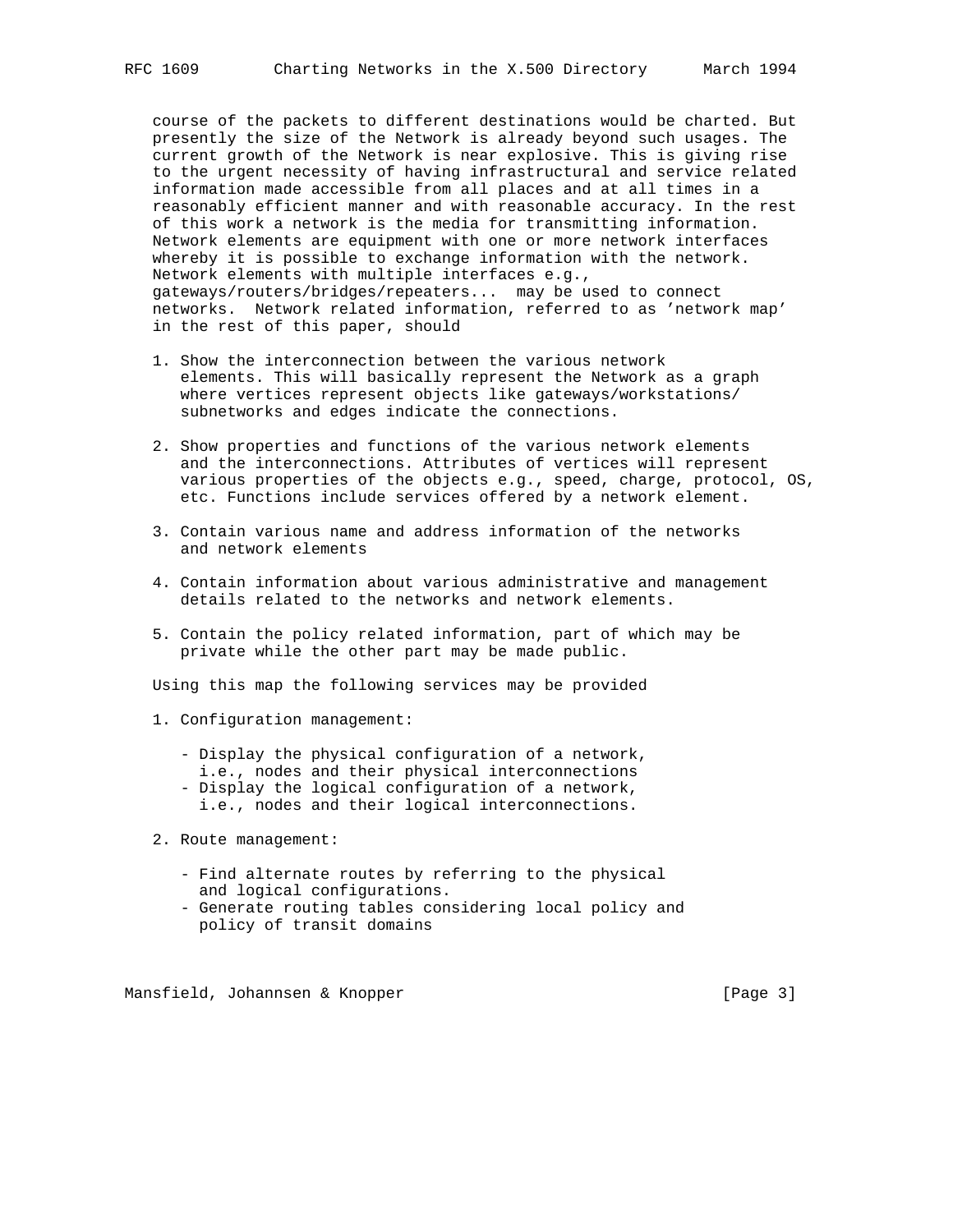- Check routing tables for routing loops, non-optimality, incorrect paths, etc.
- 3. Fault management: In case of network failures alternatives may be found and used to bypass the problem node or link.
- 4. Service management: Locate various services and servers in the Network.
- 5. Optimization: The information available can be used to carry out various optimizations, for example cost, traffic, response-time, etc.
- 6. Provide mappings between the various names and addresses of elements
- 7. Depict administrative/autonomous domains.
- 8. Network Administration and Management: References to people responsible for administering and technically maintaining a network will be useful.

Examples of such usages are described in [3], [4].

3. The Nature of the Network Map - The X.500 solution

 Implementing and maintaining a detailed map of the network poses a serious problem. The scope of the map is global and the network itself is expanding. Some of the problems that are peculiar to the network map are listed below.

- o The Network configuration is quasi-static. Nodes, links and networks are being added,updated and deleted someplace or the other.
- o The Network is huge and geographically distributed.
- o The network spans several political and administrative areas. The related information is also controlled and maintained in a distributed fashion.

 In short, global network configuration information is unwieldy and growing continuously. It is impossible to service such information in a centralized fashion. There is need for a distributed framework which allows users and applications to access information about users, services, networks, ... easily and globally. The OSI X.500 Directory services [5] provides a rich framework to support a

Mansfield, Johannsen & Knopper [Page 4]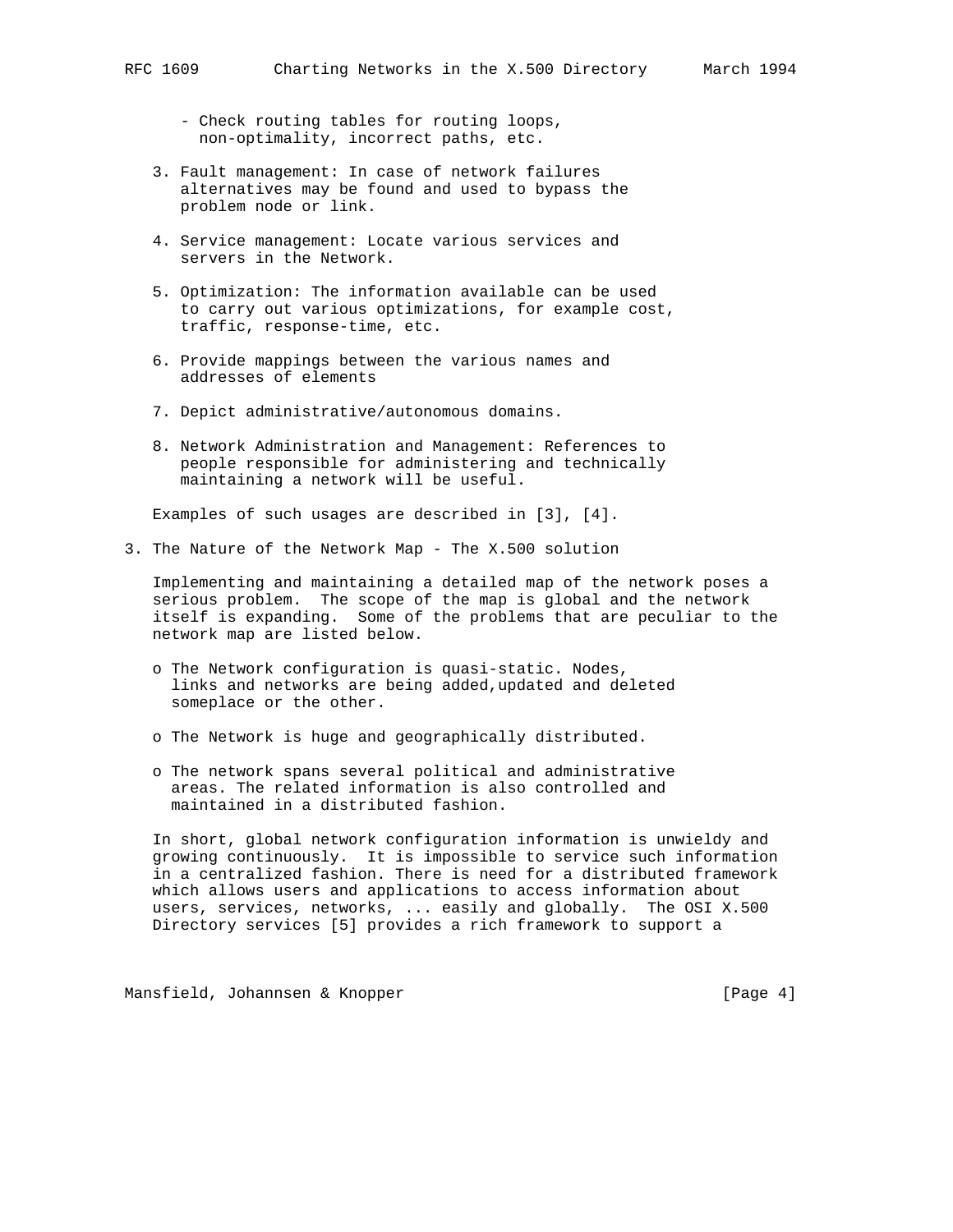globally distributed information service system. The X.500 Directory is intended to be a very large and highly distributed database. It is structured hierarchically with entries arranged in the form of a tree in which each object corresponds to a node or an entry. Information is stored about an object as a set of attributes.

## 4. The hierarchical model of a network

 For representing networks in the Directory we use the following hierarchical model.

 A network is the media for transmitting information with zero or more network elements each having at least one network interface on the media. The media may be any kind of a line (physical circuit/virtual circuit), or a collection of interconnected networks.

 < The postscript version of this document > < has a figure here. However, the figure > <is too complex to be drawn in simple ASCII.>

Figure 1: Simple and composite networks and their mapping to the DIT.

 The model allows hierarchy of subnetworks. Network elements with multiple interfaces may act as external gateways to the attached network and to networks higher up in the hierarchy. Thus, a gateway may be the external gateway of several networks which are either interconnected or have a hierarchical relationship.

 A network may be simple consisting of zero or more network elements or composite consisting of several sub-networks. Examples of simple networks are ethernets, optical fiber/copper cables, free space, .. .

4.1 Network Maps

 Using the above model it is straight forward to draw the topological graph of the network where the vertices represent the components of the network and edges indicate the connections. For visual representation the graph may be translated to a more "physical" illustration (figure 1).

 Just as there are several maps of the same geographical domain (political, natural...) one can envisage several views of the same network and its components. A view (called "image" in the remainder) could pertain to a particular protocol suite (IP/OSI/...), an administrative domain or purpose. Using images, several abstractions of the same object are possible.

Mansfield, Johannsen & Knopper [Page 5]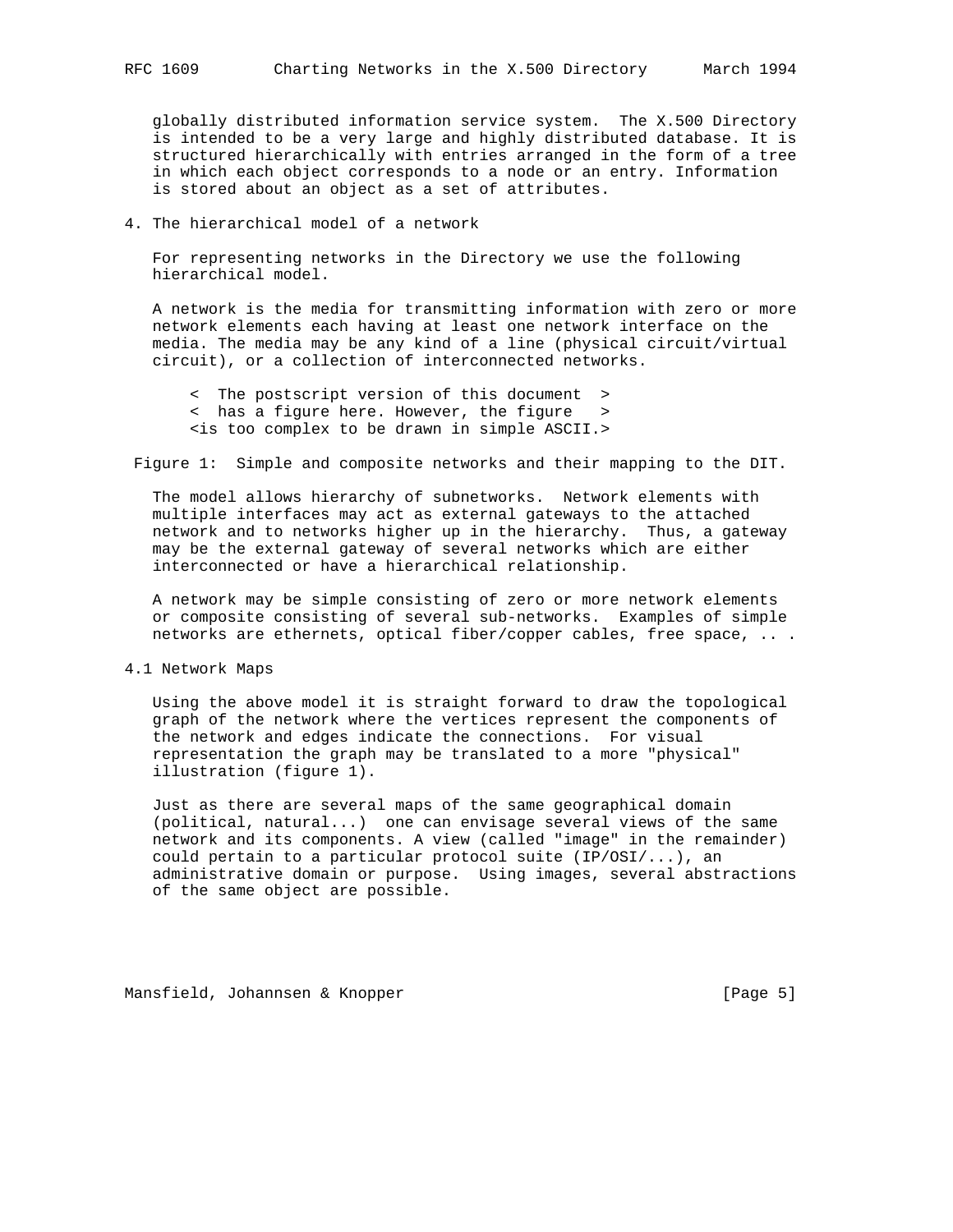4.2 Representation in the X.500 Directory

 To represent the various images of networks and its components along with the real-image relationship among the various objects we introduce the following classes of objects:

- o Communication Object Class (CO): All objects defined furtheron in this document belong to this class. Common attributes for all communication objects are defined in section 6.
- o Physical Communication Object Class (PCO): A subclass of CO-class, this class defines common properties for all objects representing physical communication objects.
- o Image Communication Object Class (ICO): A subclass of CO-class, this class defines common properties for all objects representing images of communication objects.

 The above classes sort communication objects into physical or image object. As is implied in the nomenclature a physical object will have several attributes describing it physical properties - location, weight, size, .... etc. An image object will have an Image-of attribute. The Image-of attribute will point to a physical object or to another image object.

 Using this schema it is possible to represent the case of several logical network systems (running different protocol stacks - IP, XNS, SNA, OSI, ...) which coexist on the same physical network. Information related to different types of networks, no matter what the underlying communication protocol is, will reside in the Directory in harmony. Also, their interrelation will be represented and accessed in a fashion independent of the source/destination network, namely, using the OSI X.500 protocol.

 Schemes for physical networks and logical images of physical networks are defined in section 6.

All objects are defined in section 6.

Mansfield, Johannsen & Knopper [Page 6]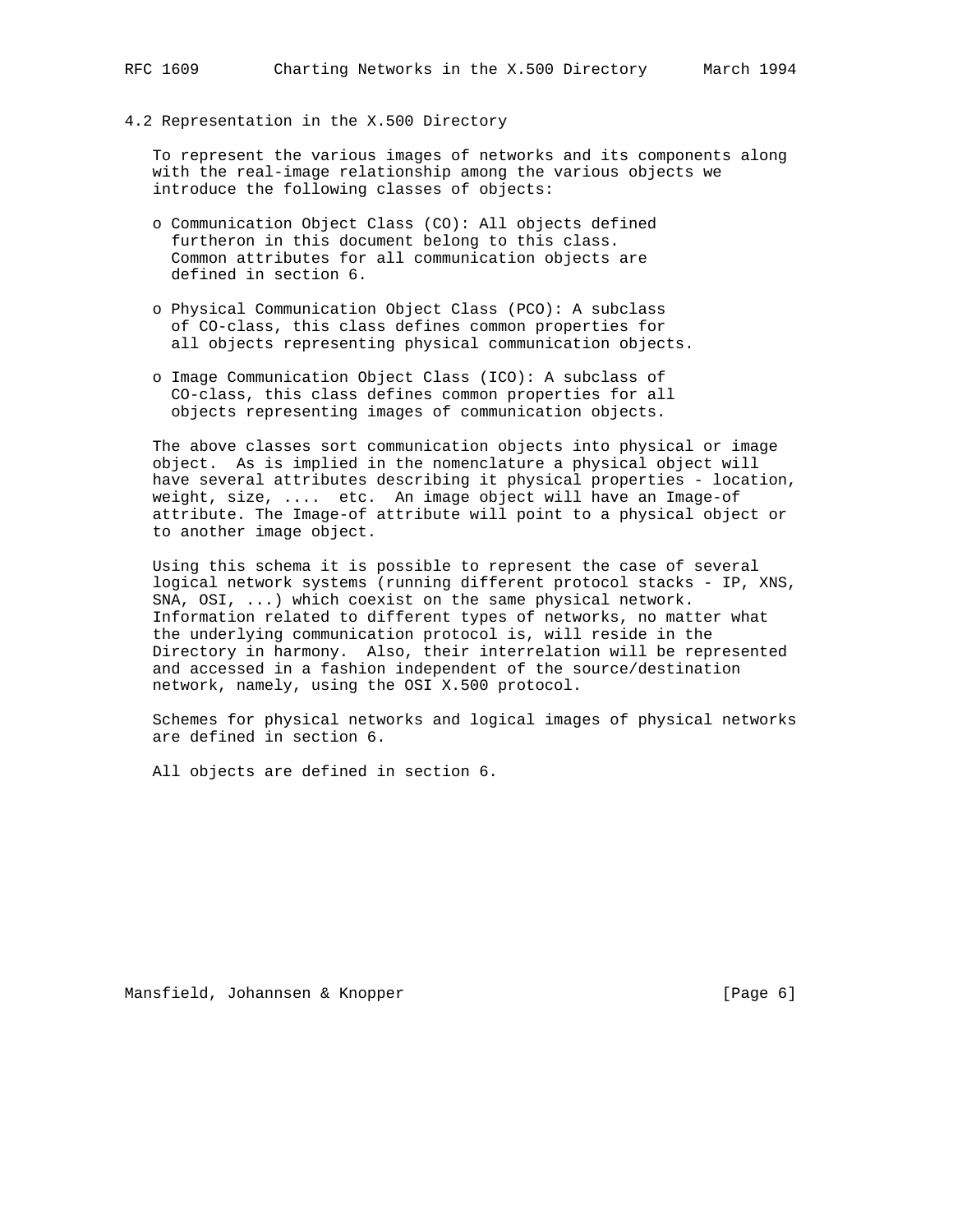

Figure 2: Several logical views of the same physical network

5. Position in the Directory Information Tree (DIT)

 Information about networks usually will be contained in the DIT as subordinate of the organization maintaining the network. The network model gets mapped into a tree structure for network elements. There is one network object giving general descriptions of the network. Subordinates of this network object are node objects for each node element present in the network. Node objects hold networkInterface objects as subordinates. A network can be physically or logically subdivided into several (sub)networks. In this case, a network entry will have network objects as subordinates which again build the same structure. These entries may be kept as subordinates of organizationalUnit entries as well, with pointers from the "root" network.

Mansfield, Johannsen & Knopper [Page 7]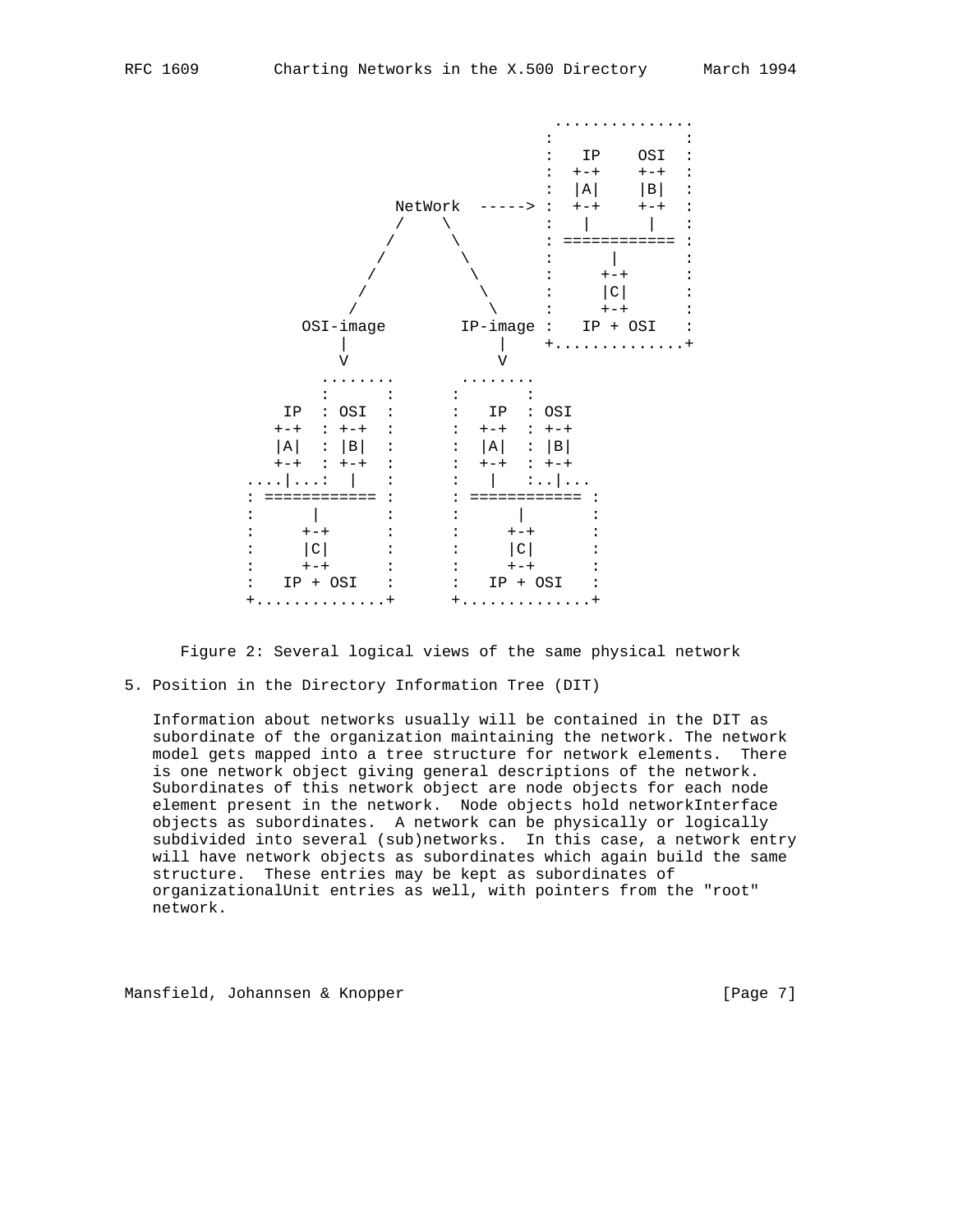This structure holds for physical and logical elements. Physical elements are named network, node and networkInterface, and logical elements are named networkImage, nodeImage and networkInterfaceImage.



 Legends: \* the object may recursively contain objects of same class as children

 Figure 3: Part of the Directory Information Tree, showing relations of White Pages and network objects

6. Proposed Schemes

 A physical network comprises of wires and machines. The physical map of the network will show the interconnections of these nodes by these circuits.

 For each physical network element, one or more images may exist. Similarly, an image may be attached to one or more physical objects. The types of images can grow along with the requirements. Relationship between elements (physical or logical) are expressed by attributes or the position in the Directory tree.

Mansfield, Johannsen & Knopper [Page 8]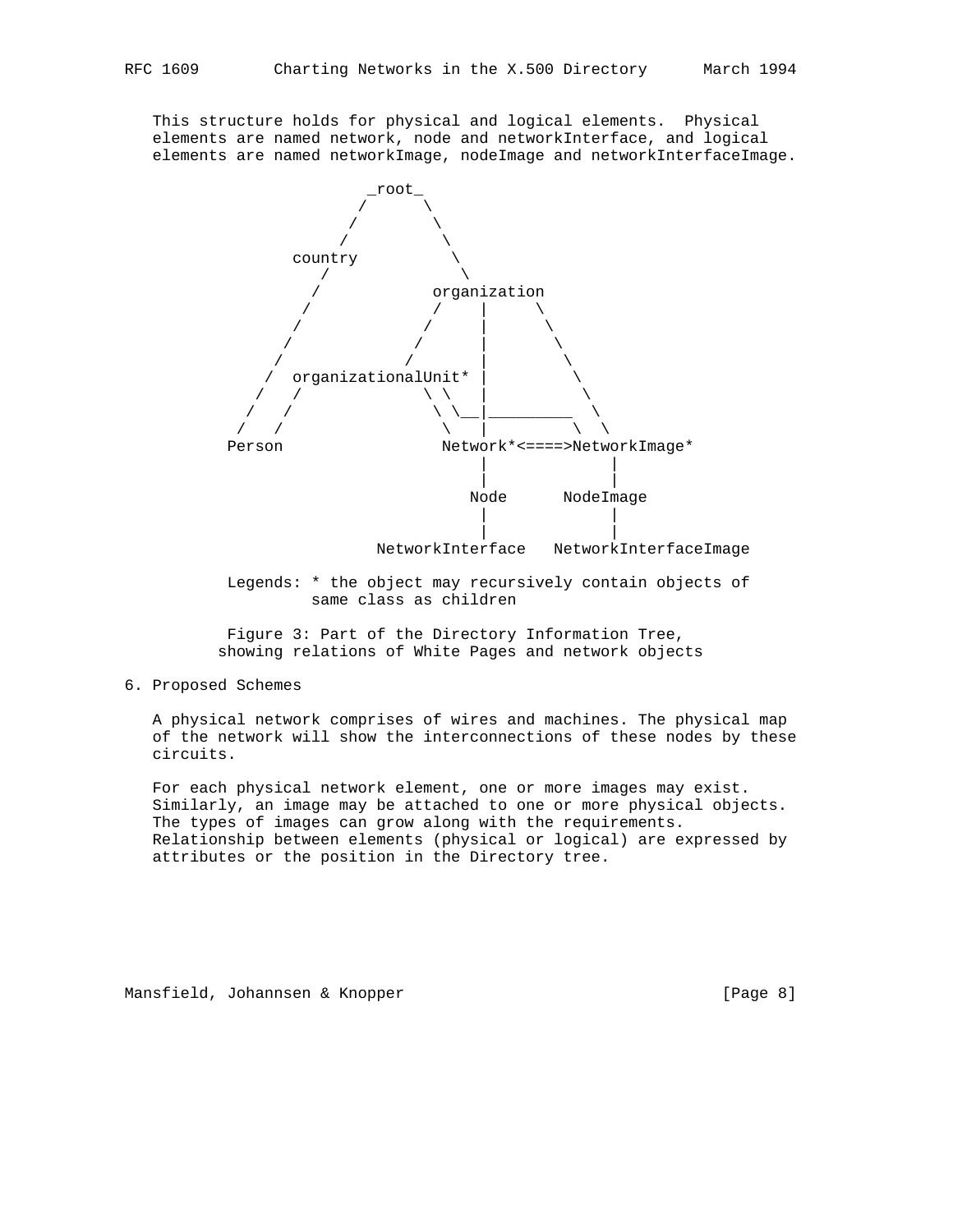Problems that are addressed in the schema: 1. Avoiding data duplication 2. Preserving administrative boundaries/controls. 3. Simple representation (minimal number of pointers) 4. Security: Though no special emphasis has been placed in this work we believe the X.500 access control policies policies will provide a reasonable secure framework for security and privacy. Problems that are not addressed: 1. Caching policies, etc.: to be decided locally 6.1 Communication Object Classes The object classes introduced in section 4 are defined as follows: CommunicationObject OBJECT CLASS SUBCLASS of top MAY CONTAIN { description :: CaseIgnoreStringSyntax, /\* can contain any information about the object, however, wherever an appropriate attribute exists, this should be used first to hold information \*/ adminContact :: distinguishedNameSyntax, /\* points to the person which is responsible for the administration of the instance this object describes; This refers to the instance only in the context of the concrete object class \*/ technContact :: distinguishedNameSyntax, /\* points to the person which is responsible for the technical maintenance of the instance this object describes; This refers to the instance only in the context of the concrete object class; Availability (e.g. hours of service) is not covered by this attribute. \*/ } PhysicalCommunicationObject OBJECT CLASS SUBCLASS of CommunicationObject MAY CONTAIN{ owner :: distinguishedNameSyntax, /\* refers to organization or person owning the physical element;

Mansfield, Johannsen & Knopper [Page 9]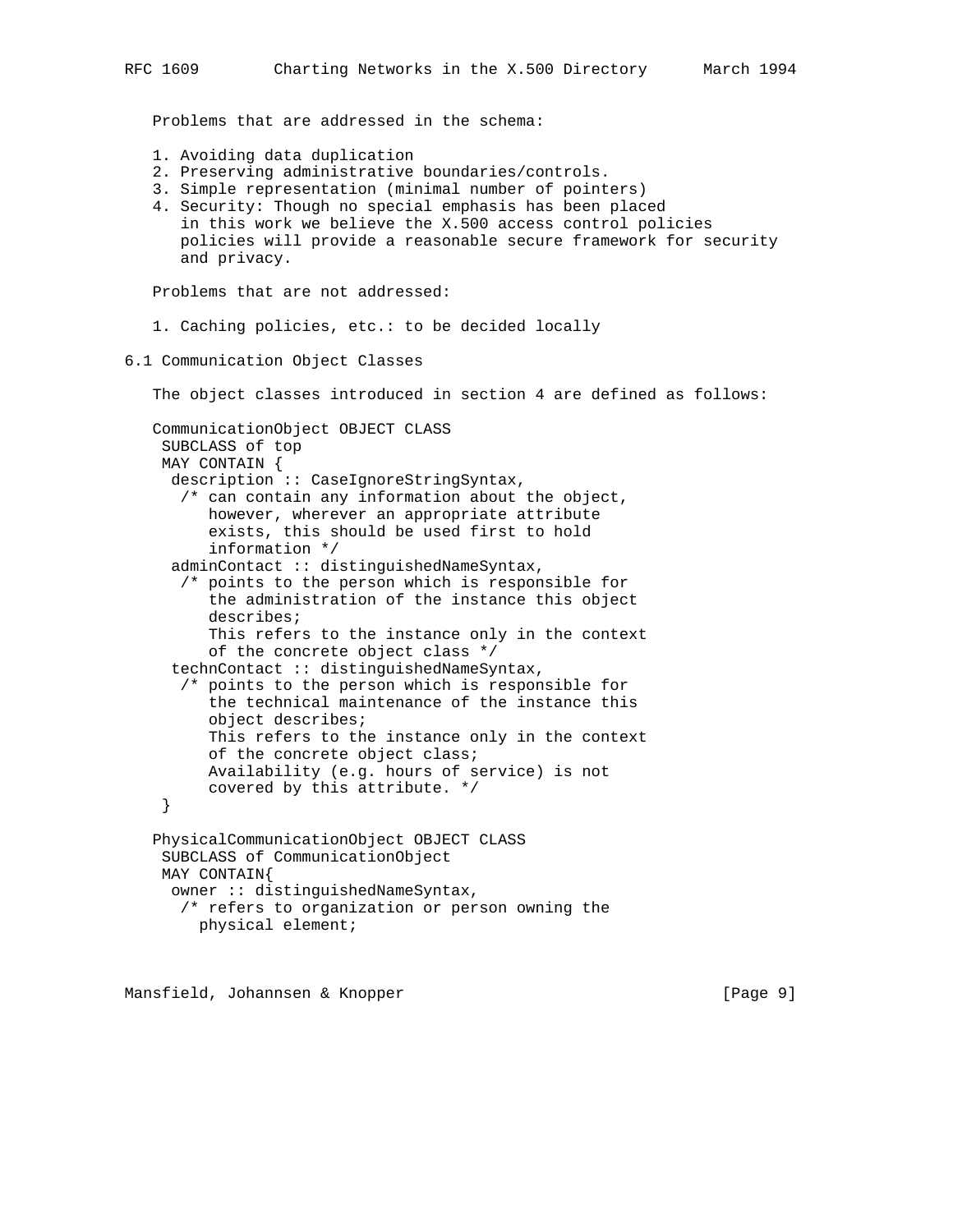```
 Note that more detailed information (like lease,
        rental, etc.) can be covered in a specific image
         (ownerImage) of this element */
      localityName :: CaseIgnoreStringSyntax
       /* where the object is located;
         can be used freely to "spot" a network element,
         e.g. state/city/street/building/floor/room/
         desk/... */
      ICO :: distinguishedNameSyntax
      /* points to image object the physical object
          is related to;
            might have several values if physical object is
            used for several applications at the same time */
 }
   ImageCommunicationObject OBJECT CLASS
    SUBCLASS of CommunicationObject
    MAY CONTAIN{
     type :: caseIgnoreStringSyntax,
       /* expresses the view this object refers to, e.g.
         view of provider/user/IP/OSI/...;
             Note that this information can be covered by
             the object class in some cases
             (e.g. ipNetworkImage gives the IP view) */
     imageOf :: distinguishedNameSyntax,
       /* points to physical/image object the image
          is related to;
             might have several values if view applies to
             several physical objects at the same time */
     }
```
6.2 Physical elements

 The following objects describe network elements without saying anything about their usage. All objects inherit properties of the PhysicalCommunicationObject class.

```
6.2.1 Network
```
 The network object supplies general descriptions which are common for a set of nodes and circuits comprising one network. This includes information about the type of circuits (medium, broadcast or point to- point, etc.) and properties (speed etc.).

 network OBJECT CLASS SUBCLASS of PhysicalCommunicationObject MUST CONTAIN { networkName :: caseIgnoreStringSyntax }

Mansfield, Johannsen & Knopper [Page 10]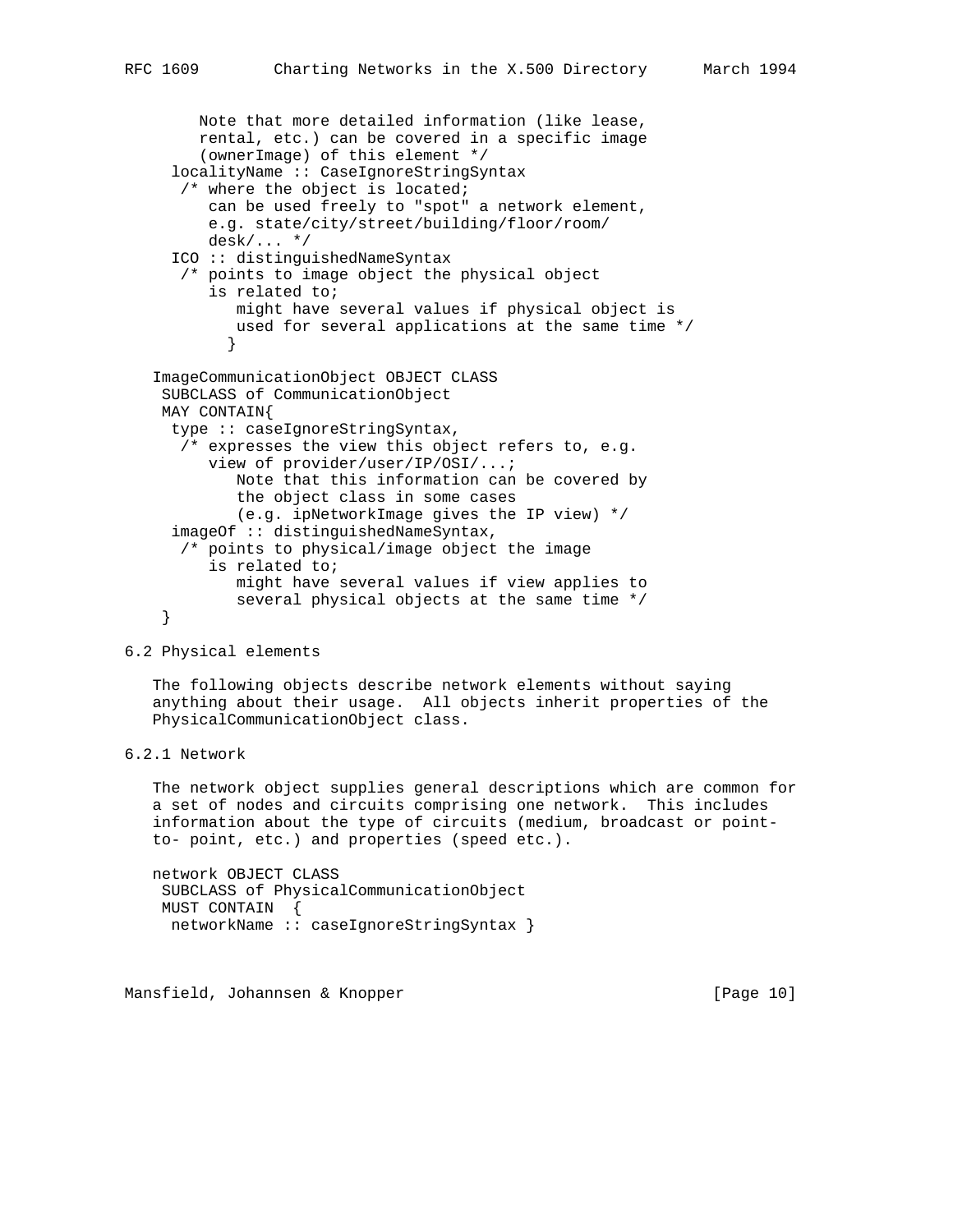```
 MAY CONTAIN {
      externalGateway :: distinguishedNameSyntax,
       /* points to one or more nodes that connect
          this network to neighbor networks;
             whether a node actually is used as gateway
             for one or the other protocol, is defined
             in a related networkImageObject */
      nwType :: caseIgnoreStringSyntax,
       /* type of this network;
          either "composite" (if consisting of subnetworks)
          or type of a line:
          bus, ring, star, mesh, point-to-point */
      media :: caseIgnoreStringSyntax,
       /* if network is not composite,
          describes physical media:
          copper, fiber optic, etc. */
     speed :: numericStringSyntax,
       /* nominal bandwidth, e.g. 64 kbps */
      traffic :: numericStringSyntax
       /* (average) use in percent of nominal bandwidth
             [ this needs more specification later ] */
      configurationDate :: uTCTimeSyntax,
       /* date when network was configured in current
             shape */
      configurationHistory :: caseIgnoreStringSyntax
       /* list of configuration changes, like:
             added/removed nodes, lines */
      }
6.2.2 Node
```
 The node object describes any kind of device that is part of the network, such as simple nodes, printer, bridges.

```
 node OBJECT CLASS
  SUBCLASS of PhysicalCommunicationObject
  MUST CONTAIN{
  nodeName :: caseIgnoreStringSyntax }
  MAY CONTAIN {
  machineType :: caseIgnoreStringSyntax,
    /* e.g. main frame, work station, PC, printer;
      might include manufacturer */
   OS :: caseIgnoreStringSyntax,
    /* e.g. VM, UNIX, DOS; might include release */
  }
```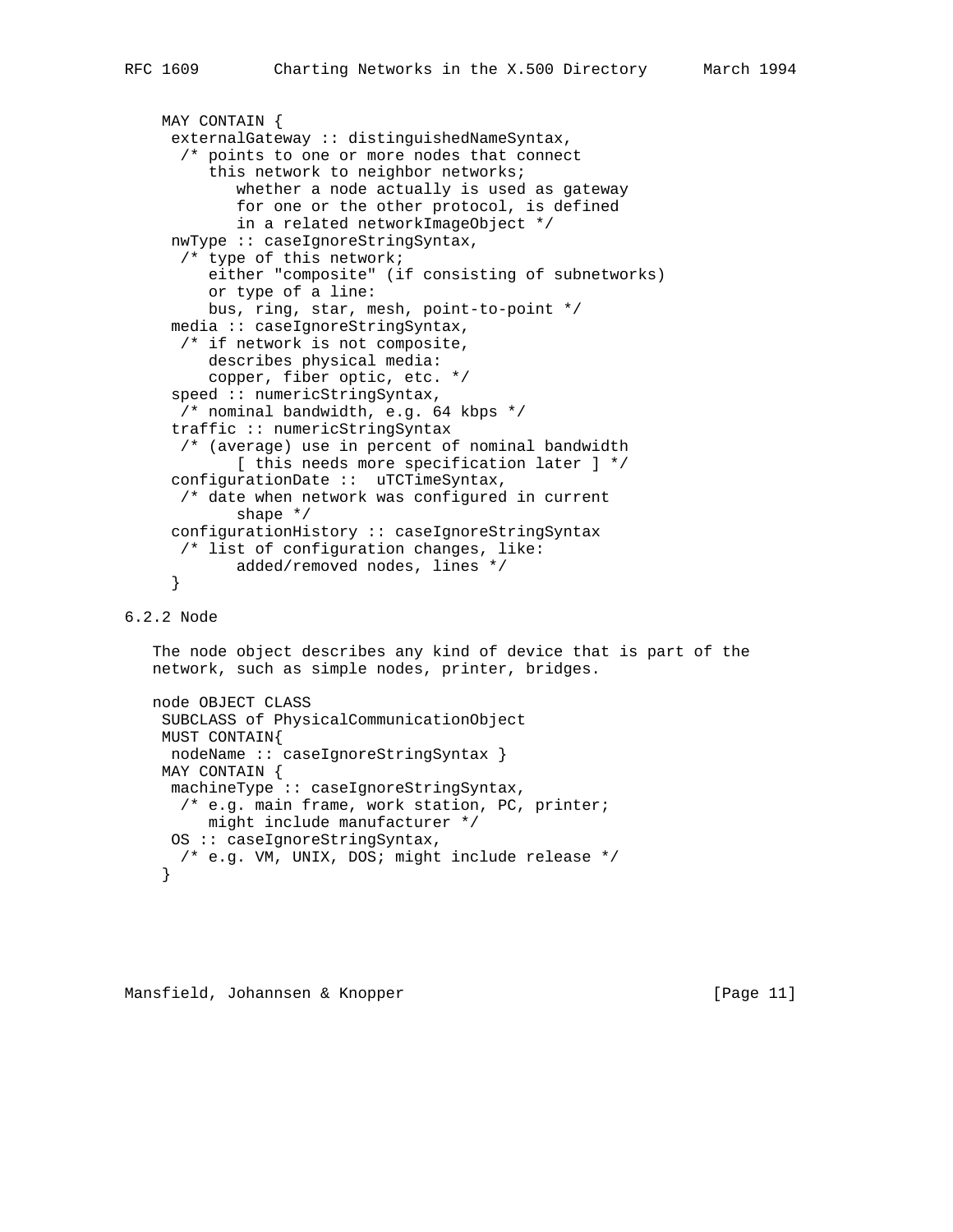### 6.2.3 NetworkInterface

 Each node object will have one or more networkInterface objects as subordinates. NetworkInterface objects provide information about interfaces of the node and connectivity.

```
 networkInterface OBJECT CLASS
  SUBCLASS of PhysicalCommunicationObject
  MUST CONTAIN {
  networkInterfaceName :: caseIgnoreStringSyntax
    /* It is suggested that the networkInterface
       name is derived from the name of the logical
       device this networkInterface represents for
       the operating system, e.g. le0, COM1 */
   }
  MAY CONTAIN {
  networkInterfaceAddress :: caseIgnoreStringSyntax,
   /* this should contain a protocol-independent
          interface address, e.g. Ethernet board number */
   connectedNetwork :: distinguishedNameSyntax,
    /* pointer to object of network which this networkInterface is
       connected to */
   }
```
6.3 Logical Elements

 An abstract view of a physical element is called image in this document. The word image gets appended to the object type, leading to the new objects networkImage, nodeImage and networkInterfaceImage. Images will either build Directory trees of themselves or be stored as part of the physical network tree (see section 5).

 Image objects inherit properties of the ImageCommunicationObject class.

 Each image object has specific attributes which vary depending on the point of view (IP, OSI, ...). Also, the user and provider of an image will view an object differently; further a user of an object may also be providing the services of the same object to another user.

 Therefore, in the following a complete and general list of attributes cannot be given. We recommend to define subclasses of Image classes for each logical view. These subclasses inherit all attributes defined with the object classes below and add more specific attributes. Examples for an IP-view are given in [1].

Mansfield, Johannsen & Knopper [Page 12]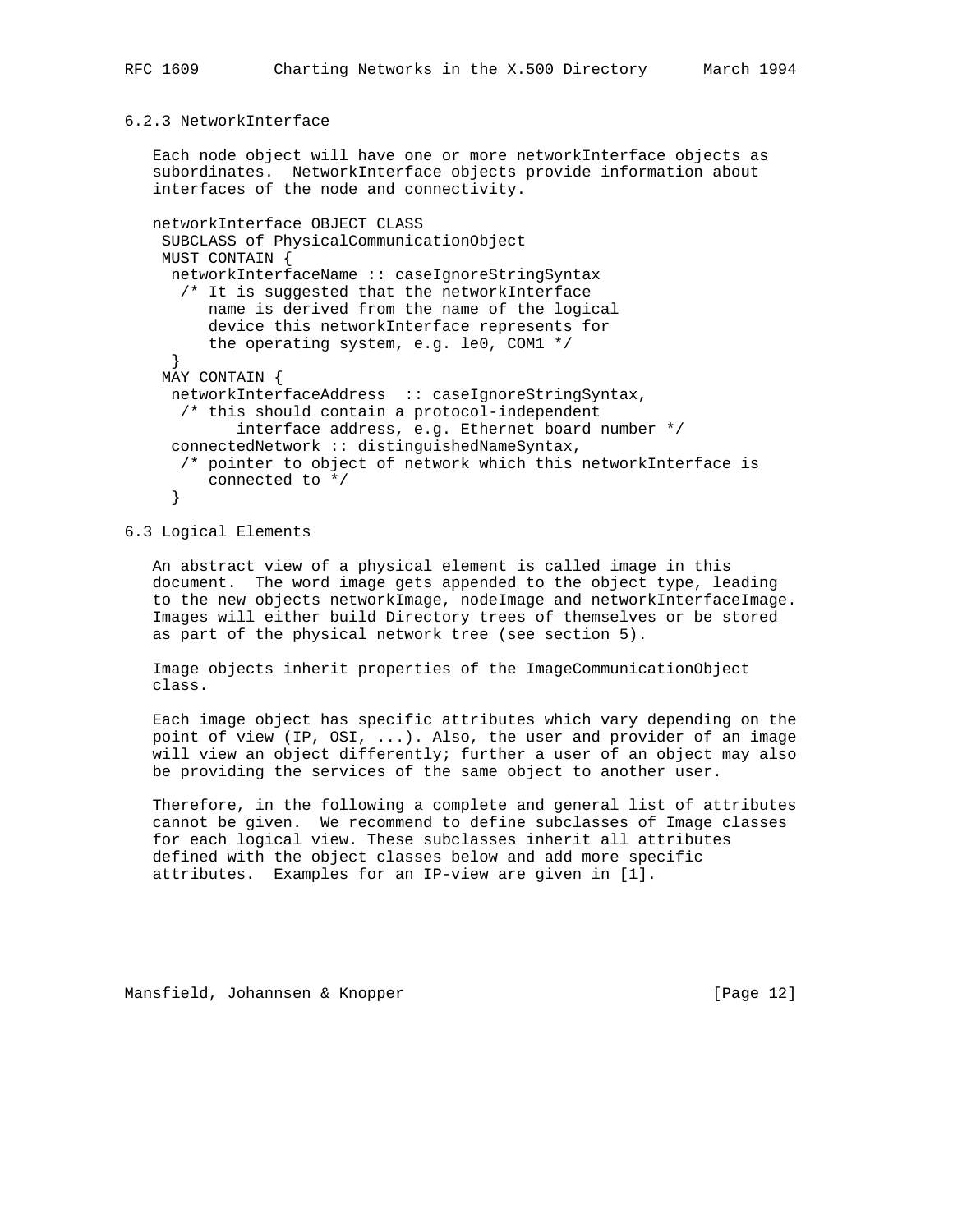# 6.3.1 Network

 There may be several network images for one and the same physical network: one for each protocol, application, etc. networkImage OBJECT CLASS SUBCLASS of ImageCommunicationObject MAY CONTAIN { externalGateway :: distinguishedNameSyntax, /\* points to one or more nodes that act as gateway for the protocol application this images refers to \*/ speed :: numericStringSyntax, /\* nominal bandwidth for the channel dedicated to this protocol or application , e.g. 64 kbps \*/ traffic :: numericStringSyntax, /\* (average) use in percent of nominal bandwidth [this needs more specification later ] \*/ charge :: numericStringSyntax /\* amount of money that has to be paid to service provider for usage; [it is felt that this needs further definition: e.g. monetary unit / time unit, monetary unit / data unit ] \*/ }

## 6.3.2 Node

 Name and functionality within the network might vary for a node from protocol to protocol considered. In particular, a node might act as gateway for one protocol but not for the other. Routing policy is stored in the case of policy gateways.

 nodeImage OBJECT CLASS SUBCLASS of ImageCommunicationObject /\* no attributes common for all nodeImages have been defined yet \*/

## 6.3.3 NetworkInterface

 As with physical nodes, nodeImages have networkInterfaces (networkInterfaceImages) which describe connectivity to other network elements. NetworkInterfaceImages are only given if the protocol is establishing connections via this networkInterface.

 networkInterfaceImage OBJECT CLASS SUBCLASS of ImageCommunicationObject

Mansfield, Johannsen & Knopper [Page 13]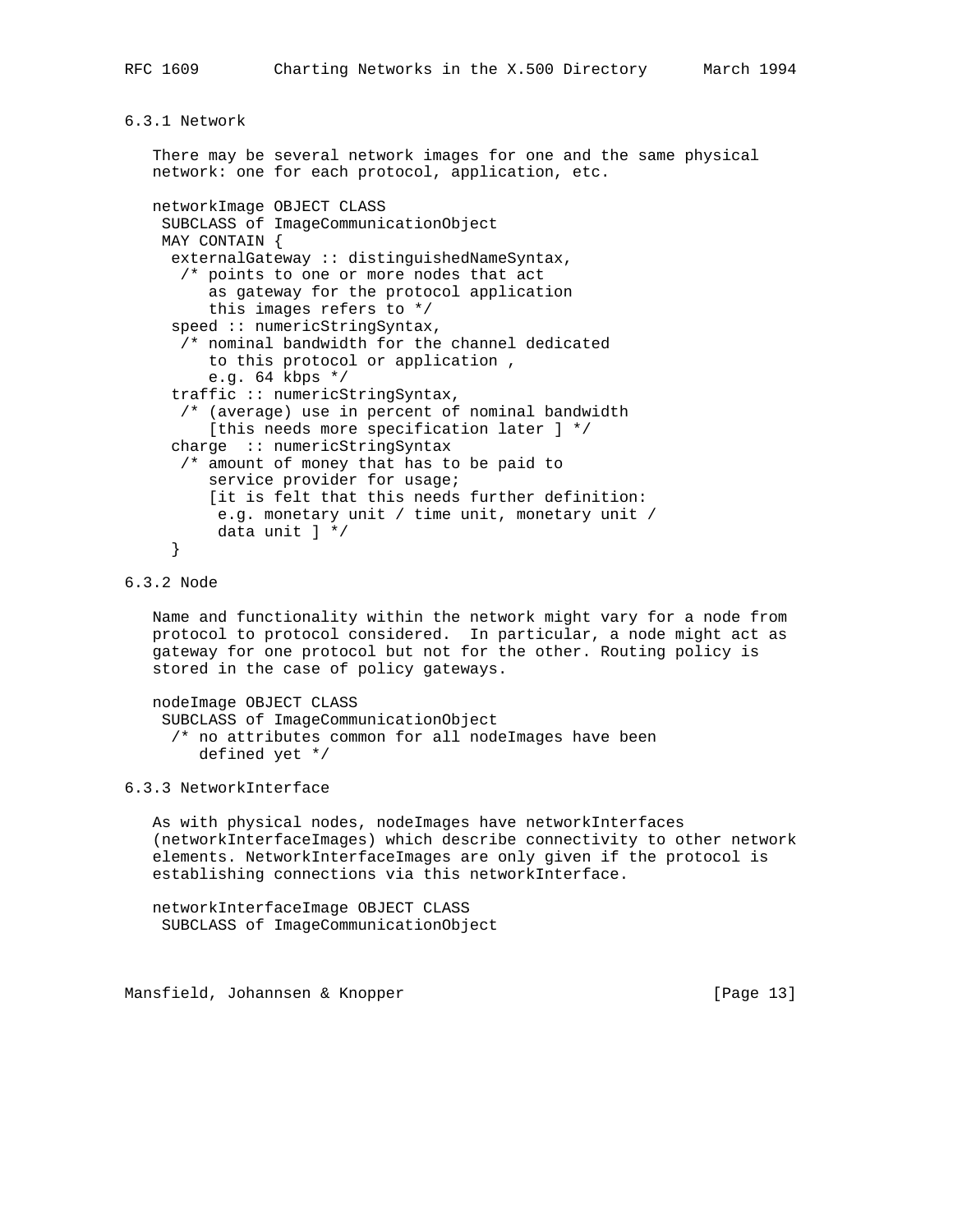MAY CONTAIN { networkInterfaceAddress :: caseIgnoreStringSyntax, /\* the networkInterface address in the image context, e.g. IP number, NSAP \*/ connectedNetwork :: distinguishedNameSyntax /\* pointer to networkImageObject that describes the network this networkInterface is attached to in terms of the protocol or application the image indicates \*/ } 7. Security Considerations Security issues are not discussed in this memo. 8. Authors' Addresses Glenn Mansfield AIC Systems Laboratory 6-6-3 Minami Yoshinari Aoba-ku, Sendai 989-32 Japan Phone: +81 22 279-3310 EMail: glenn@aic.co.jp Thomas Johannsen Dresden University of Technology Institute of Communication Technology D-01062 Dresden Germany Phone: +49 351 463-4621 EMail: Thomas.Johannsen@ifn.et.tu-dresden.de Mark Knopper Merit Network, Inc. 1071 Beal Avenue Ann Arbor, MI 48109 EMail: mak@merit.edu

Mansfield, Johannsen & Knopper [Page 14]